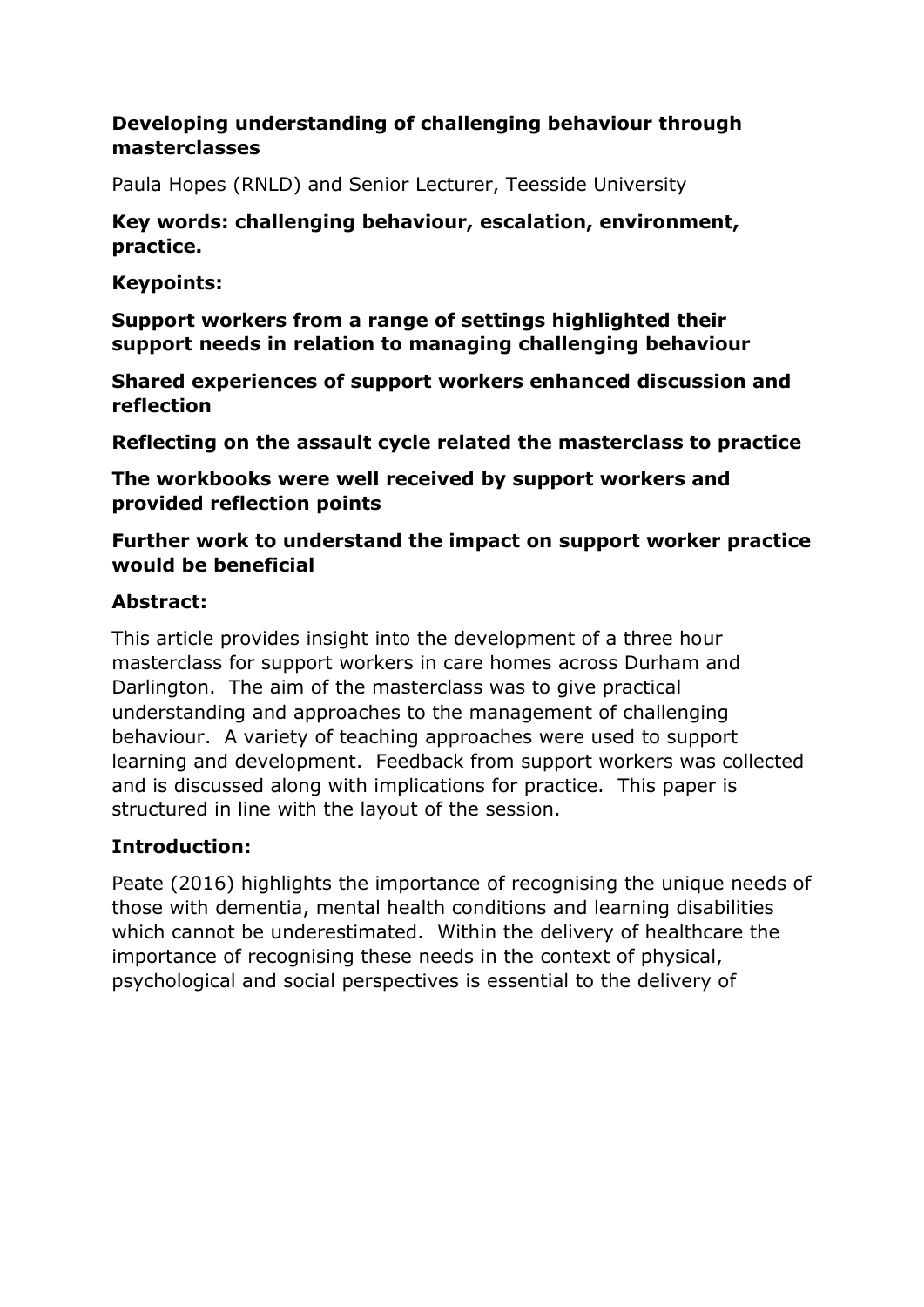compassionate and holistic care.



*Fig 1. The recognition of the holistic needs of the individual is essential to our understanding as to why someone may present challenging behaviour.* 

This is also highlighted in the skills for care document (2013), which identifies the importance of those who support people with challenging behaviour recognising the context in which this occurs, be that with regard to somebody's disability, personal skills and experiences, or the environment in which the behaviour occurs.

# **Context**

A series of ten masterclasses were commissioned in partnership between Teesside University and County Durham and Darlington CCG's in 2014 to provide training on the Mental Capacity Act and challenging behaviour in 2015. This was broken down into two standalone workshops in one day, where the Principle Lecturer from the Mental Health Team focused on the Mental Capacity Act (2005) aspects, and a member of the Learning Disability Team, with MSc qualification in positive approaches to challenging behaviour provided a masterclass on challenging behaviour. Various settings were utilised and the target audience were support workers, carers and senior carers within elderly residential settings, some learning disability and mental health nurses also attended. There were 123 attendees throughout the year.

The Mental Capacity Act and challenging behaviour masterclasses ran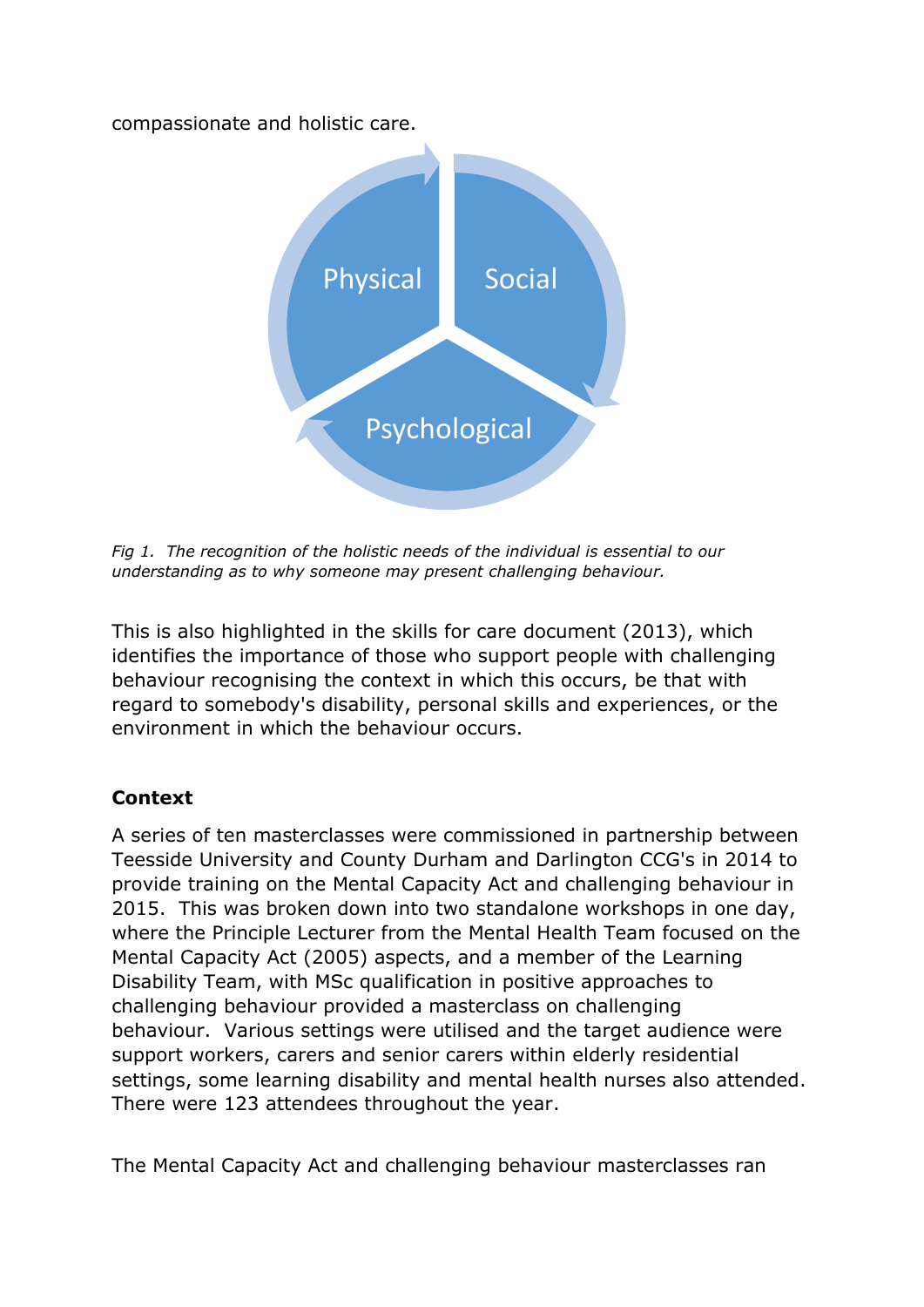alongside other masterclasses. Training on the 6 C's of nursing (compassion in practice) was delivered by a group of adult nursing, senior lecturers from Teesside University. This work had also been commissioned following the training needs analysis by the CCG care home training group in collaboration with care home managers, Sanderson et al. (2016).

### **Approach to learning and teaching:**

In planning the sessions it was important to take on board the specific requirement from the commissioners, one of which was to utilise varied strategies which did not incorporate a 'PowerPoint' approach, the rationale being that the attendees would benefit from an interactive and fluid approach to learning. This meant that use of flipchart, group discussion and guided work through a workbook was adopted as the most suitable approach.

D'arcy (1998) highlights that audiences where learners have various levels of knowledge can be the most difficult to prepare for and the understanding of the perspective of the learner is essential to delivering meaningful learning opportunities. Given the short duration of the training and the mix of individuals within the room this was anticipated, and so it was important to gather brief introductory information using a simple icebreaker to ensure that the learners were at ease and able to interact with each other. One of these approaches included giving time to learners to introduce the setting that they worked in and providing information as to their role in supporting people with challenging behaviour.

In planning the masterclasses, consideration was given to the short time duration for the session and it was agreed that four main areas would be covered:

What is challenging behaviour? Why do people present challenging behaviour? How does behaviour escalate? Good practice guidance.

A workbook was also designed, which linked to the exercises that were carried out over the day. There were thinking points included throughout which allowed for reflection on practice during the sessions. Some of the activities within the book were designed for individuals to use in their own time and some had the dual aim of supporting their ability to influence the practice of others when back in the workplace.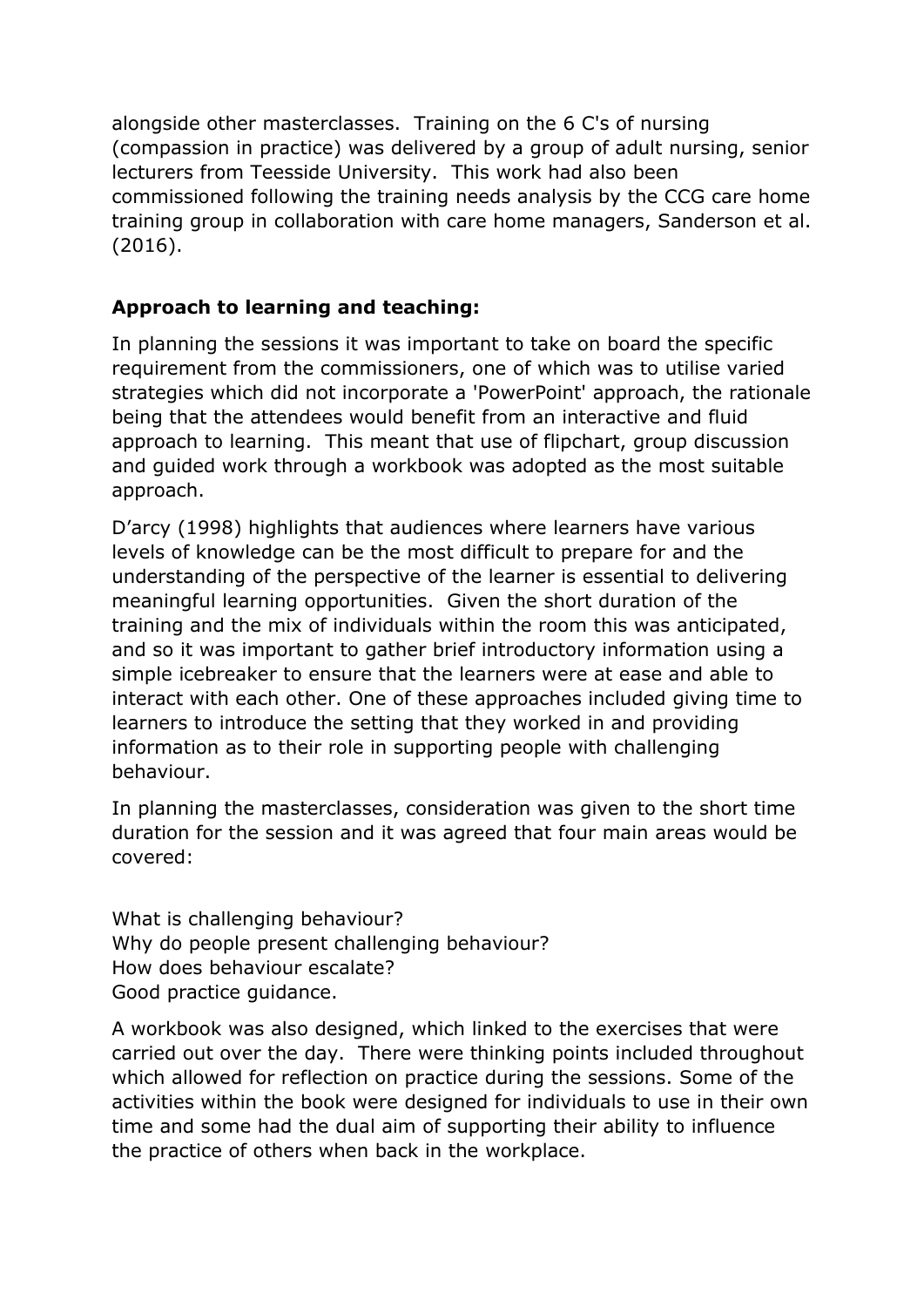### **What is challenging behaviour?**

Blunden and Allen (1987) refined the term challenging behaviour to reflect the challenge presented to services in meeting individual need, rather than labelling an individual who displays such behaviour as a problem. Challenging behaviour is in no way a diagnosis, however over time, people who are often vulnerable and have been described as challenging, as though this is something they have, own or as described by Blunden and Allen is a problem the person is carrying around with them. There is recognition within the Shape of Care Review (HEE 2015) that as nurses and health care professionals we are increasingly required to meet the complex needs of the individuals we care for, this is likely to include those with challenging behaviour in a residential care setting.

The group were exposed to the following, most up-to date definition of challenging behaviour, 'behaviour of such intensity, frequency or duration as to threaten the quality of life and/or the physical safety of the individual or others and is likely to lead to responses that are restrictive, aversive or result in exclusion' (Unified approach, 2007). This supported the group in recognising the impact of behaviour on an individual's life and the power of staff in managing this.

All support workers were able to describe episodes of challenging behaviour which they had witnessed and supported an individual through, time was built into the session for reflection on an occurrence of behaviour and the support worker were asked to reflect individually on what could be a personal or environmental factor in an individual's presentation of behaviour, this was a task that the groups seemed to find difficult.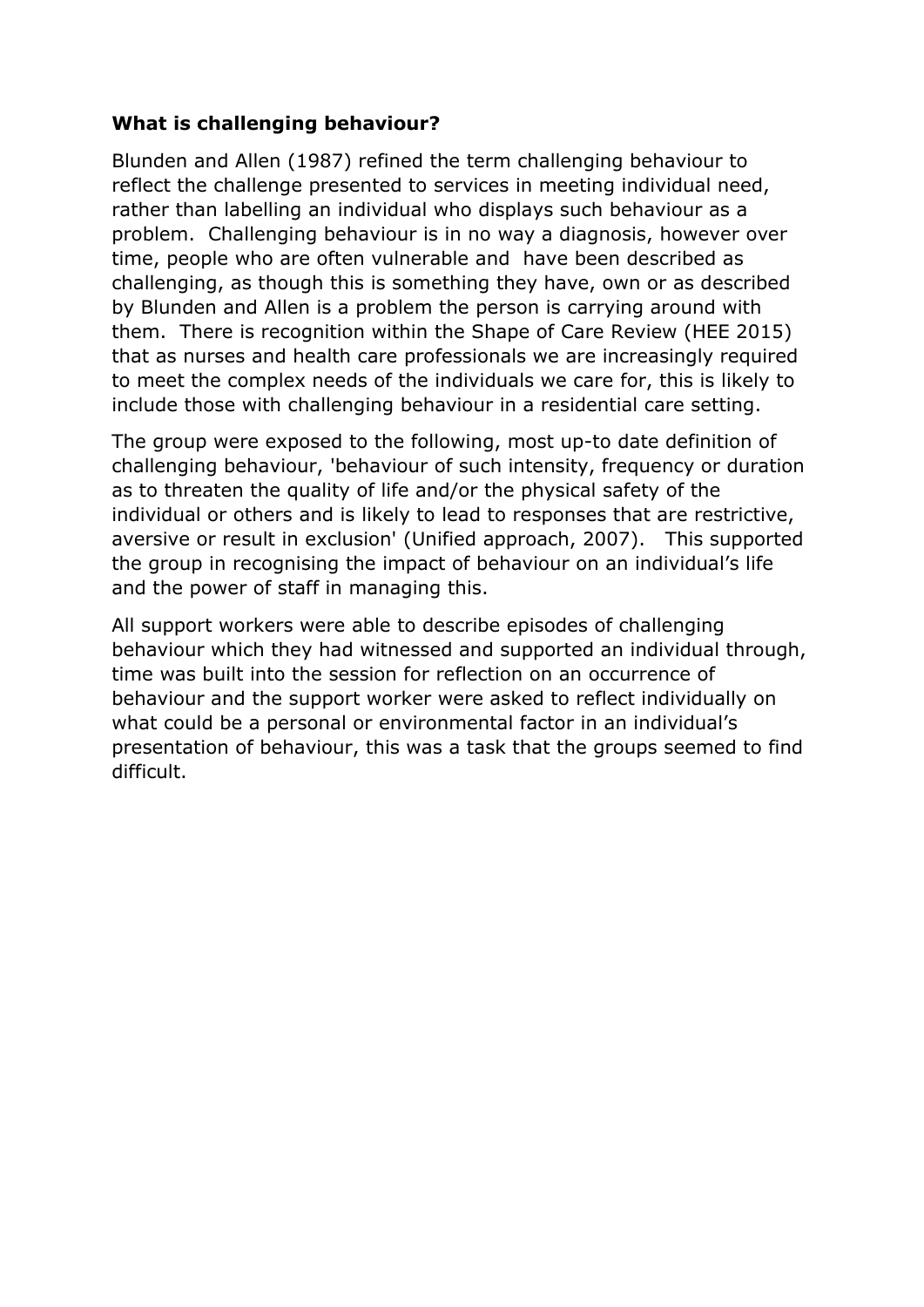*Fig 4. Some examples of personal and environmental factors which may influence the occurrence of challenging behaviour.*



#### **Why do people present challenging behaviour?**

Learners were randomly allocated to tables to ensure that people who worked in the same setting were not sitting together, this kind of approach avoids the possibility for break off groups who may not engage within the wider dynamic.

Once in the smaller groups, a simple exercise was introduced 'the human needs exercise'. This involved the teams reflecting on their own daily needs, making a list of everything that was important to them considering finer details such as whether they have a shower or a bath, sugar in their tea etc. This was then fed back to the wider group, following this a specific item is selected from each list, and the group are asked to reflect on how they would feel if they couldn't have this thing, the group work together to describe their thoughts and feelings in relation to this and after feedback the activity evolves further. The group are asked to consider what they would do if they couldn't have this thing. They tended to need more support in considering this, because sometimes they would revert back to what they felt, rather than what they would do, and the point of the exercise is to encourage the link between unmet need and the occurrence of challenging behaviour.

Once overall feedback was achieved, discussion in relation to the person/environment fit and some of the barriers within the workplace were explored, with regard to how people living within residential settings are still entitled to receive individualised approaches to their behavioural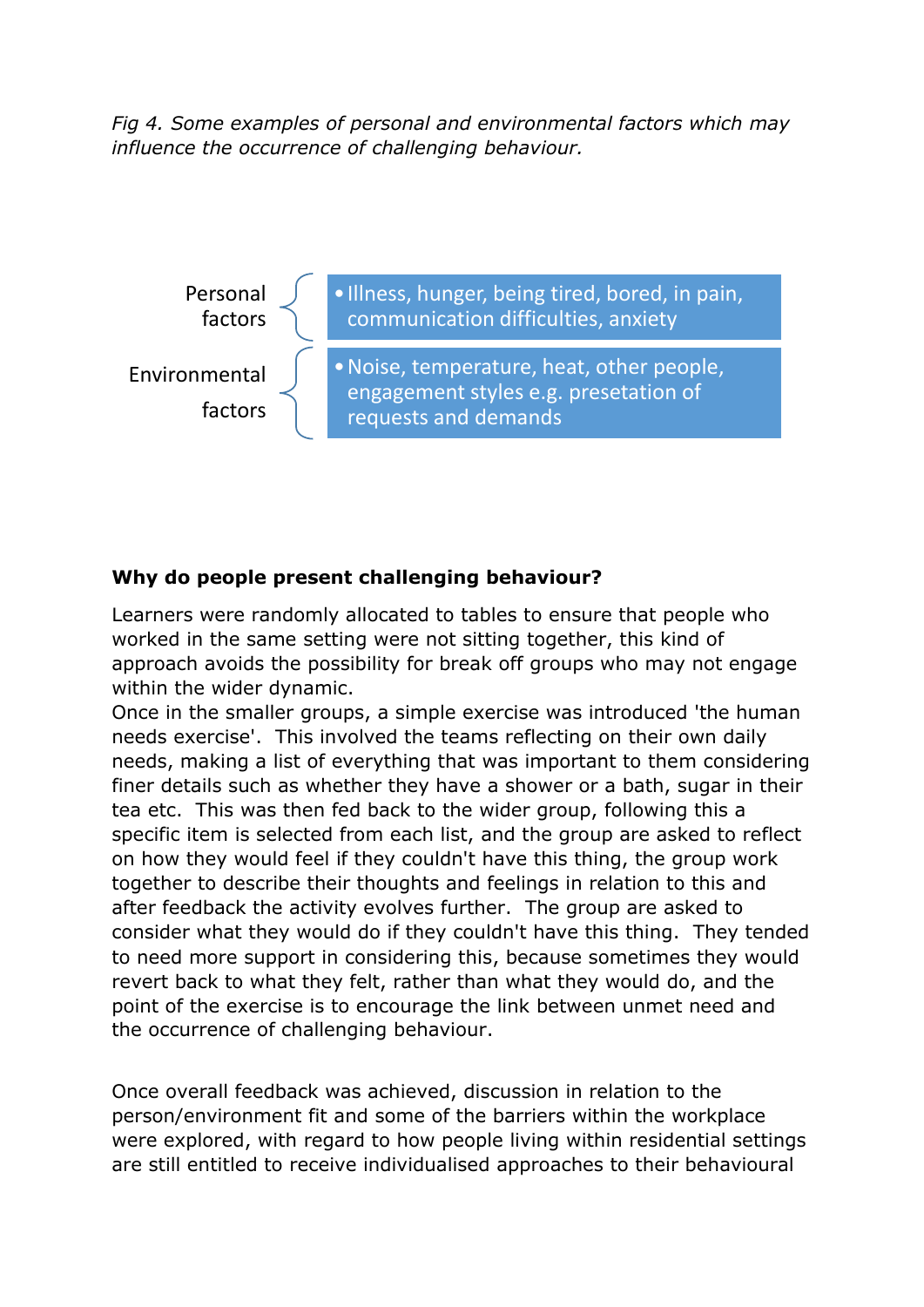needs. This is because evidence around the validity of positive behaviour support suggests that increasing skills, quality of life and understanding why people present with challenging behaviour (through scientific approach) is likely to result in lower levels of challenging behaviour.



*Fig 2. The person environment fit is essential in reducing occurrence of challenging behaviour, the further apart the two are, the more likely the individual is to display behaviour.* 

This link between unmet need is described by Pitonyak (2005, pg.2) 'the very presence of a difficult behaviour can be a signal that something important that the person needs is missing'. Challenging behaviours have long been recognised as 'a result of deficient environments which bring about responses from staff which are restrictive, aversive or result in seclusion', (Toogood, 2011, pg.7). Recognising this person environment interaction was essential within the masterclass, reflecting together through the use of the human needs activity supported this understanding.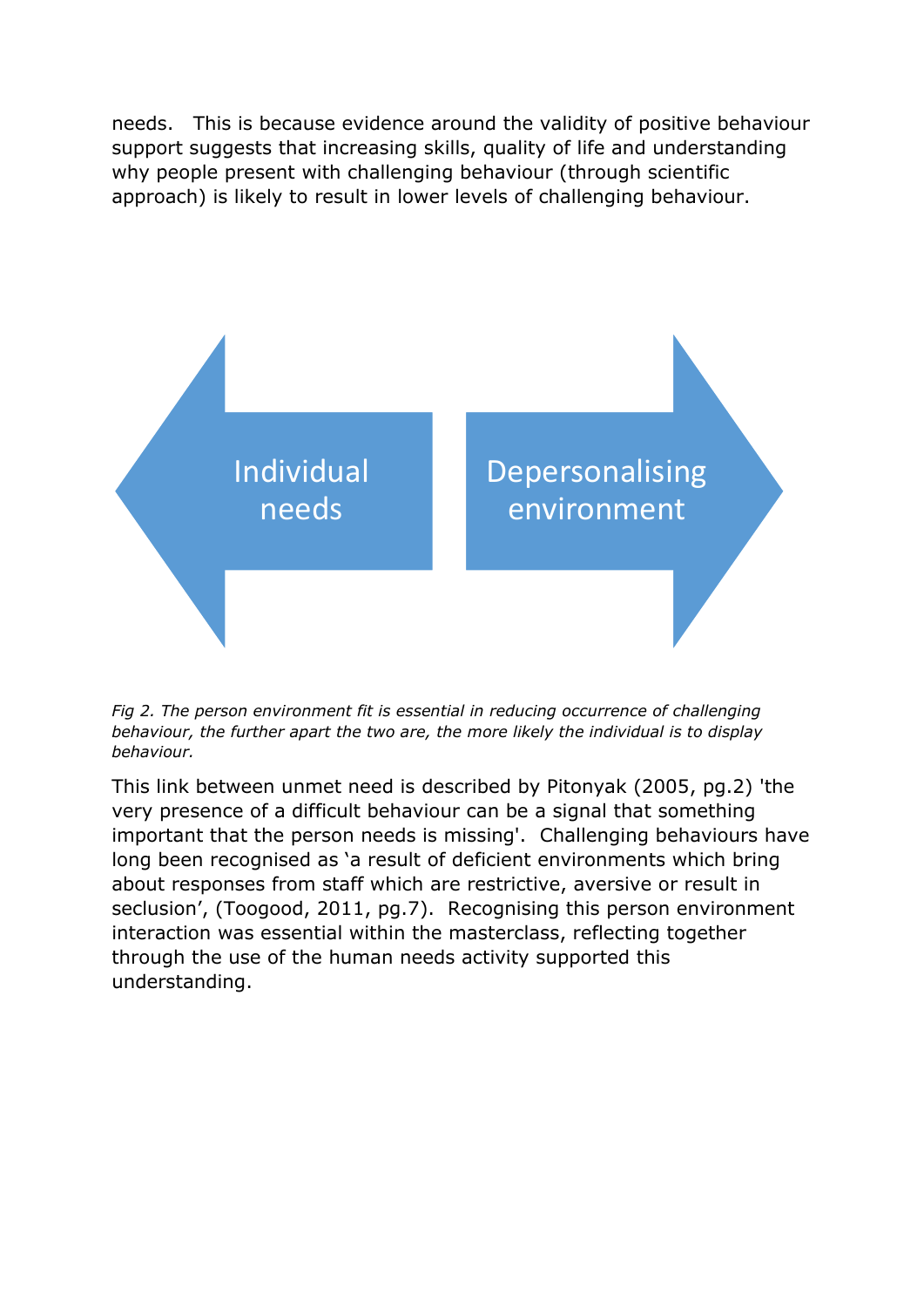

*Fig 3. The assault cycle was explored, using a story which could relate to everyone's daily activities, staff enjoyed this aspect and feedback well on it.* 

Kaplan and Wheeler's (1983) assault cycle was used to demonstrate the escalation of challenging behaviour and encourage the staff within the room to reflect on incidents that they may have seen which follow the patterns described in this seminal research. This session was well received and the groups engaged in their own practice and areas which could be enhanced to prevent unnecessary escalation of challenging behaviour.

# **Good practice guidance**

The session was drawn together with discussion as a wider group, linking theory and practice, support workers reflected on the points they would take away from the session and specific links were made to communication needs, person centred approaches and promotion of dignity and respect in supporting an individual who may display challenging behaviour. Assessment processes and the importance of clearly defining the behaviour was reinforced at this stage.

# **Feedback and reflection**

Feedback from attendees was gathered in a formal evaluation, support workers were asked to provide three elements they enjoyed and three areas for improvement.

| Things that participants | Things participants felt could |
|--------------------------|--------------------------------|
| enjoyed                  | be improved                    |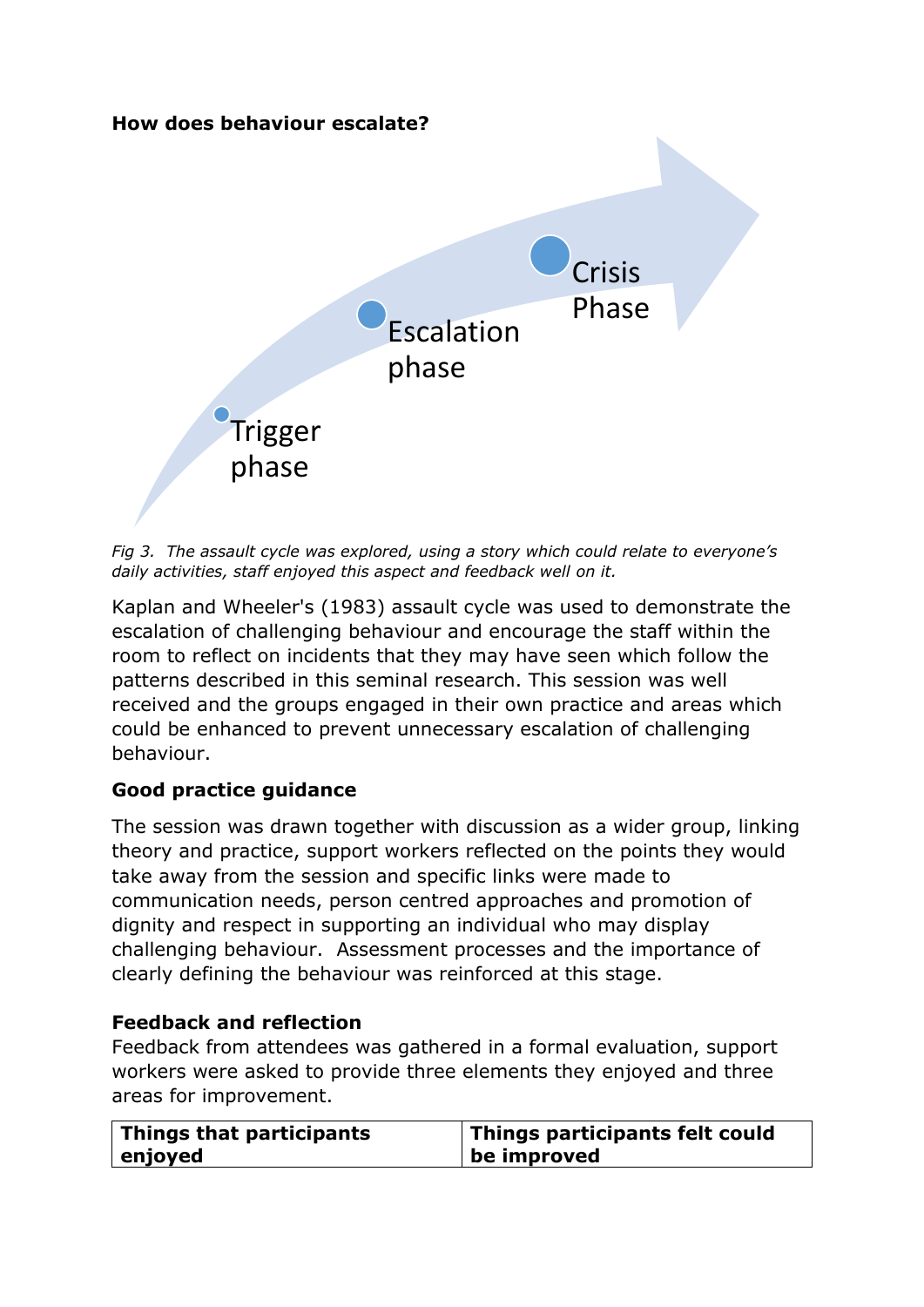| The delivery of the training was     | Centre more to individual setting   |
|--------------------------------------|-------------------------------------|
| relaxed and down to earth            |                                     |
| Mixing with others and getting       | More group work                     |
| ideas from them                      |                                     |
| The handout on challenging           | Talk specifically about the elderly |
| behaviour                            | with dementia and why they may      |
|                                      | present with challenging behaviour  |
| Able to link the training to working | More time (i.e. more than 1/2 a     |
| experiences                          | $day)$ .                            |

Reflecting on the feedback was essential in preparation for the next sessions, Ofsted (2004) argue that the best educational facilitators learn each time they teach, reflecting on these lessons and making adjustments based on their evaluations. This was important to fine tune any issues raised by the staff teams and improve on the learner experience.

Some people also stayed behind to discuss their particular situations and their thoughts about their ongoing needs around training in relation to challenging behaviour. There was some thought that the session was not long enough and would have been more beneficial if it was tailored to their individual settings. With regard to this, from personal experience of delivering training, it does appear that staff teams find a benefit in having a shared vision, and ability to reflect on their specific situations. Person centred workshops often draw out more detailed discussion and development of specific approaches in meeting the individual who has challenging behaviour's needs, this also provides more scope for capturing an impact on service users needs.

The workbooks were well received and had specific points for the attendees to write down the one thing they were going to take away from the session. One of the most important messages from the overall masterclasses was feedback from a support worker who reflected that they would change the way that they dealt with challenging behaviour, to help the resident rather than the service.

#### **Conclusion**

There is clearly a role for ongoing development of staff in their understanding and management of challenging behaviour. The content of the masterclasses provided an introduction of complex topics in an informal and easy to understand way, however limitations of this are acknowledged in terms of how the support workers could make meaningful links to practice if not attending a workshop relating to specific individuals they care for. There is no capacity to report back on how attendance at the event has influenced support workers practice, which would be beneficial if the events were to run again.